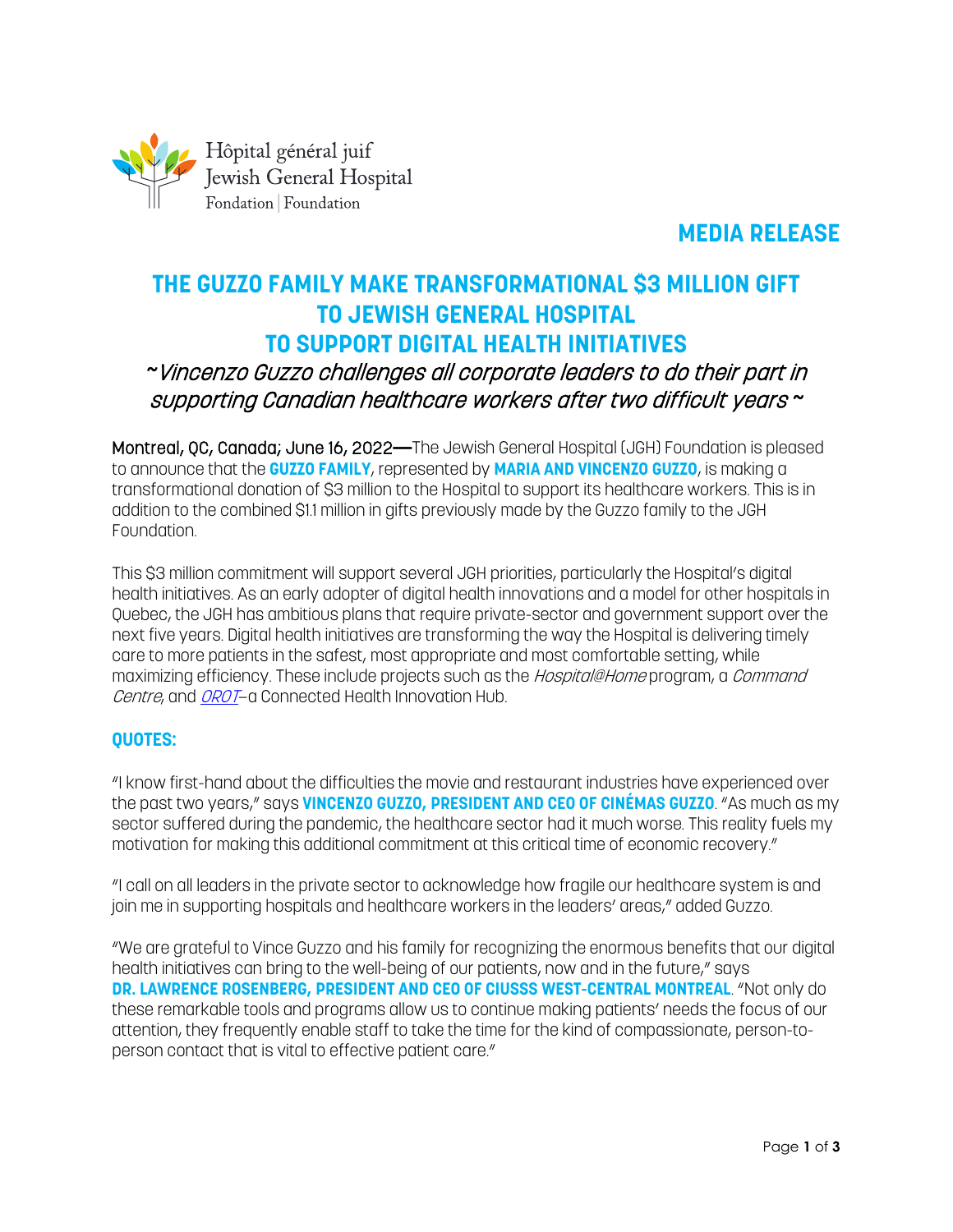"More than ever, the COVID-19 pandemic hammered home the critical role that healthcare workers and hospitals play. But governments only do so much. This is why the Guzzo Family wanted to support the JGH with this major gift in support of digital health," said **HARVEY LEVENSON, BOARD CHAIR OF THE JGH FOUNDATION**.

"We are extremely grateful to Vince and his family for their sustained support of the JGH and its Foundation, including this very substantial gift. Without private-sector leaders like Vince, we would not be the #1 ranked hospital in Quebec," said **BETTY ELKAIM, VICE-PRESIDENT AND CHIEF DEVELOPMENT OFFICER OF THE JGH FOUNDATION.**

# **ABOUT VINCENZO GUZZO**

CBC TV's DRAGONS' DEN judge, **VINCENZO GUZZO** is the President and CEO of Cinémas Guzzo, the largest independent operator in Quebec and the third-largest movie exhibitor in Canada. The chain has 145 screens: nine IMAX cinemas and 10 locations. Well known for its movie and entertainment theatres, all Cinémas Guzzo locations were built by another Guzzo company, Groupe Guzzo Construction Inc., making it one of Quebec's most successful general contracting outlets. In 2019, Guzzo expanded his operations and became a restaurateur. He owns two fine-dining Italian pizzerias and sells his pizza directly to consumers through LoveFoodToGo.com and at Cinemas Guzzo locations. He also pivoted into the retail food space with Good Pantry, Giulietta@Home, and Mr. Sunshine popcorn and chocolates.

## **ABOUT GUZZO FAMILY FOUNDATION**

Vincenzo Guzzo is the proud father of five children. He and his wife, Maria, are renowned philanthropists, giving generously to numerous hospitals. Their philanthropy culminated in establishing the Guzzo Family Foundation in 2007.

## **ABOUT JEWISH GENERAL HOSPITAL**

The JGH, repeatedly ranked the #1 hospital in Quebec according to Newsweek (2019, 2020, 2021, 2022), is an acute and specialized care McGill University teaching hospital. The JGH has been serving a diverse patient population irrespective of religion, language, or ethnic background since it was founded in 1934.

The Hospital is home to the highest number of births in Quebec with a specialization in high-risk pregnancies and neonatal care; the busiest and most efficient Emergency Department in the province; the Segal Cancer Centre, which is recognized internationally for its groundbreaking cancer treatment and research achievements; and the Lady Davis Institute, one of the largest and most influential medical research centres in Canada. The JGH is the hub institution of the regional health authority known as the CIUSSS West-Central Montreal.

## **ABOUT JEWISH GENERAL HOSPITAL FOUNDATION**

Since 1969, the mission of the JGH Foundation has been to advance healthcare and medical research for the people of Quebec by supporting Montreal's JGH. The Foundation provides essential assistance to the Hospital to enhance its extraordinary patient care, further scientific discovery and